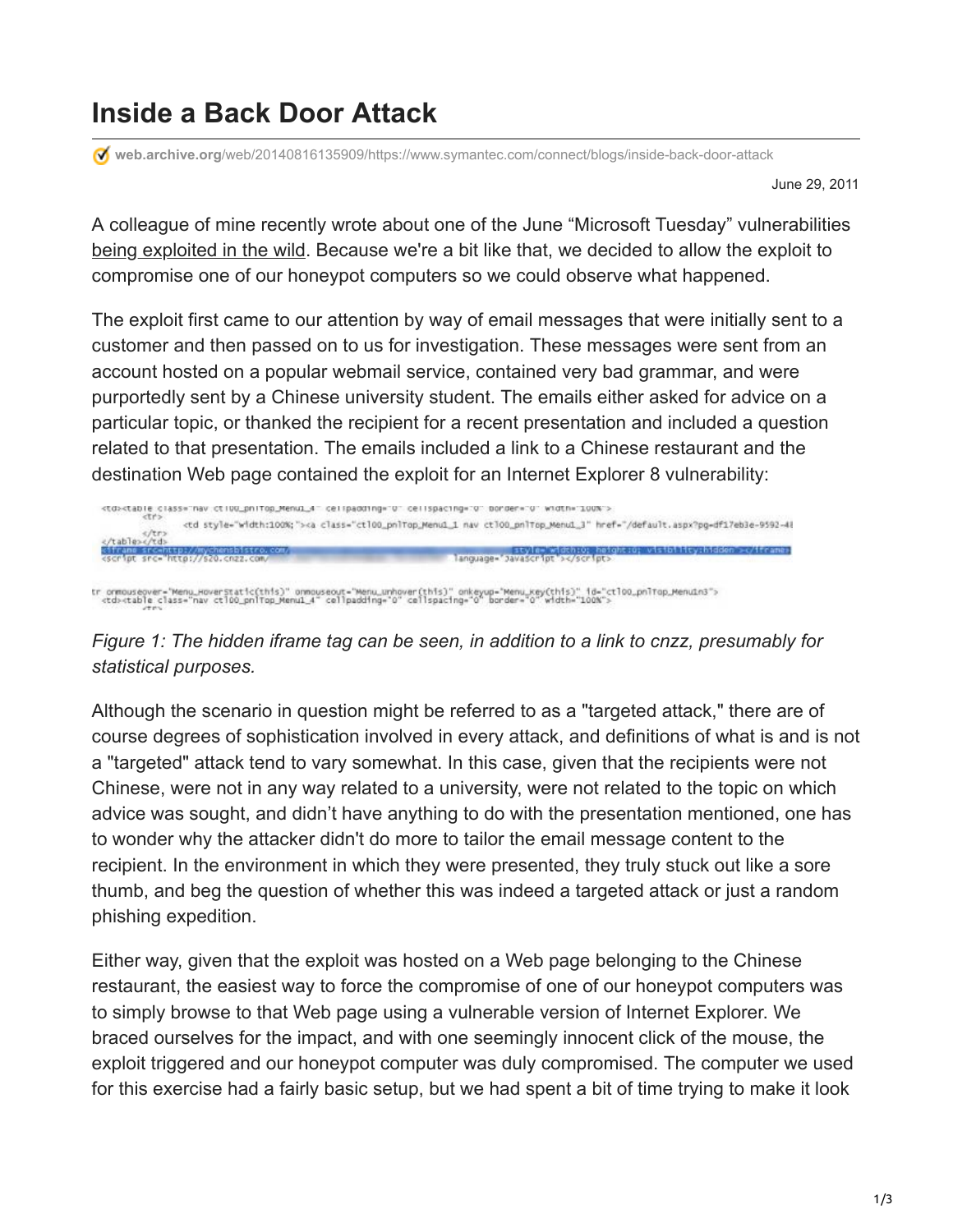like a genuine person's computer and not just a clone. It had several bait files on it, many of which were viewed by the attacker, and some of which were "downloaded." Scratch that. Let's call it what it is—some of which were "stolen."

As mentioned in the previous blog, the exploit uses shell code to download and install a back door that then contacts 323332.3322.org (a dynamic DNS service based in China) on TCP port 80 and awaits further commands. It is interesting to note that the attacker used a brandnew exploit to compromise the computer, but then relied on a very old back door (detected by Symantec since January 2010) to set up remote access.

We didn't have to wait long. Just minutes after the back door was installed, the attacker started discovery of the compromised computer. Some of the commands used were as follows:

```
> ipconfig /all
> tasklist
> netstat -an
> net view
> qwinsta (terminal services session information)
> net localgroup administrator4 (typo...)
> net localgroup administrators
> net view /domain
> net view /domain: home
> net view /domain: local
> ping [networked machine] -n 1
> net use \\[networked_machine] "" /user:[networked_machine]\administrator
> net view /domain:workgroup
```
## *Figure 2: Some of the commands used by the attacker during their discovery phase*

Notice the typo on line six? That's always a good indication you are dealing with a human, as opposed to an automated script or bot. You can see the attacker was interested in the running processes, active connections, specific Windows configuration of the targeted computer, as well as any networked devices connected to the target. You can also see the attacker tried to connect to one of the networked devices using the administrator account. They failed, by design.

Immediately after this, the attacker uploaded a full file and folder listing for all local fixed drives. One of the bait files on the computer must have caught their attention early because the next action was to upload a .pdf file from the honeypot computer. Shortly after that, a base-64 encoded executable file was downloaded and executed on the compromised computer. It turned out to be a different back door, this time one that we hadn't previously seen. It resulted in a second connection to a different IP address and brought an infamous remote administration tool (RAT) known as Gh0st Rat to the party. Another of my colleagues